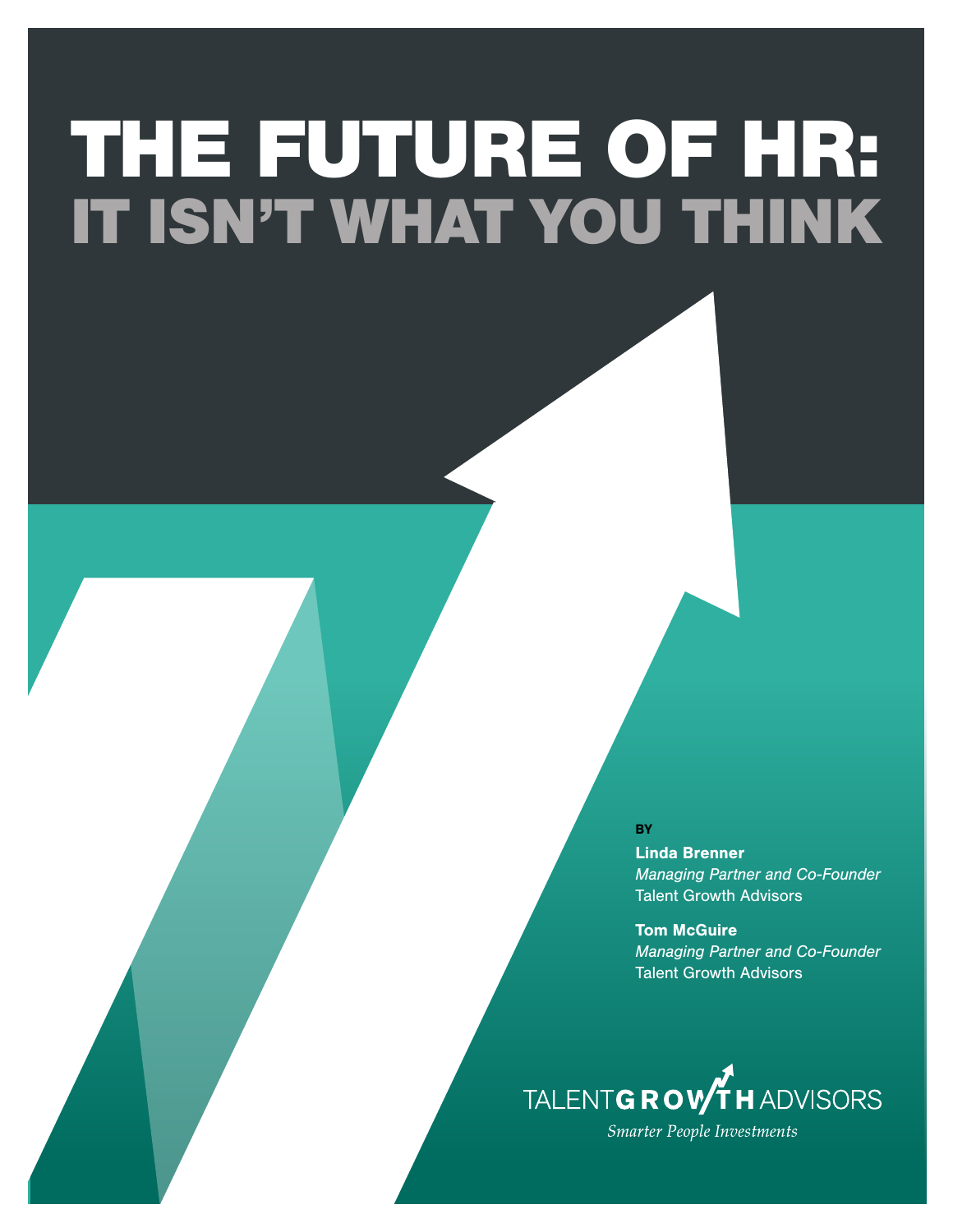lot of talk in HR circles lately has centered on the idea that HR needs

to find a way to transform itself in an effort to gain a "seat at the table." Pleas from both inside and outside the function have implored HR to step up its game and undergo a transformation in order to deliver more strategic outcomes and business unit-aligned support. to find a way to tring that the table."

In many organizations, HR transformation has meant taking an elaborate path to drive down costs and streamline people-related administrative work. In these cases, a successful HR transformation simply resulted in cost reductions but not necessarily quality outcomes. Others have attempted to transform HR in different ways including multiple reorgs, introducing various technology solutions, and even outsourcing parts of HR. At the most extreme end, some companies (often high growth tech companies) have elected to delay the creation of a formal HR function altogether.

Since *Fast Company* magazine first published the article, "Why We Hate HR" in 2005, HR has been faulted, blamed and "transformed" in an effort to make the function more relevant. More recently, several *Harvard Business Review* articles have attempted to define what HR needs to do to get back on track. Everything from splitting the strategic part of HR from the more administrative part to taking a more holistic approach to help the middle 60% of performers has been proposed as a means for fixing HR. A 2015 *HBR* article by Peter Capelli, "Why We Love to Hate HR… And What HR Can Do About It," outlined steps for what HR should be doing now.<sup>1</sup> And a 2018 McKinsey article<sup>2</sup> suggests that leading with a "G-3" (CEO, CFO and CHRO) is the key to talent success because it puts "talent and finance on equal footing." But these approaches all miss the mark.

The ultimate problem with these recommendations is that they are operating outside of the context of business value. The "transformed" HR function lacks a clear definition of and objective evidence to signify its success. That's why we consider the movement toward HR transformation merely iterative and do not believe

that it will ultimately be transformational. Until HR can solve the missing connection between value creation and critical human capital, it will continue to fall short.

## Who Moved My Table?

The issue is not a seat at the table. The issue is the table moved. After all, even in the most "transformed" HR environment, HR is still overly fixated on the role of people as it existed in the industrial age — in service of a company's value drivers, which at the time were primarily manufacturing assets. In our new economy, intellectual capital (IC) is the new value driver and, as a result, the talent that produces it rules.

Intellectual capital drives the market values of companies across all industries — one just needs to look to the intellectual capital value at companies like Facebook, LinkedIn or Google. IC makes up nearly their entire market values. Even for more traditional, non-tech companies like Walmart and John Deere, IC comprises more than half their value. Knowledge workers have become the most valuable asset for today's organizations and HR's challenge is a supply shortage and much higher portability than the manufacturing assets of old.

Yet, in spite of the many attempts at structural transformation, HR has not been able to adjust to this new reality. Our own experience and research have led us to assert three primary reasons as to why HR has been limited in its ability to achieve measurable progress toward its own "transformation."

#### HR is untethered from business value.

1

 Unconnected to the consequences of the business's performance, either positive or negative, HR operates in the absence of the same accountability framework within which other business leaders operate. The model that HR operates in hasn't changed since the industrial era — there is virtually no differentiation of HR deliverables among all of an organization's roles. At its core, HR does essentially the same thing for all roles, whether it is filling requisitions, compensating employees, planning for succession or managing performance. By failing to link HR strategies to business strategy and value creation for companies in a real, measurable way, HR is hindering its ability to play a genuine role in the success of the organization.

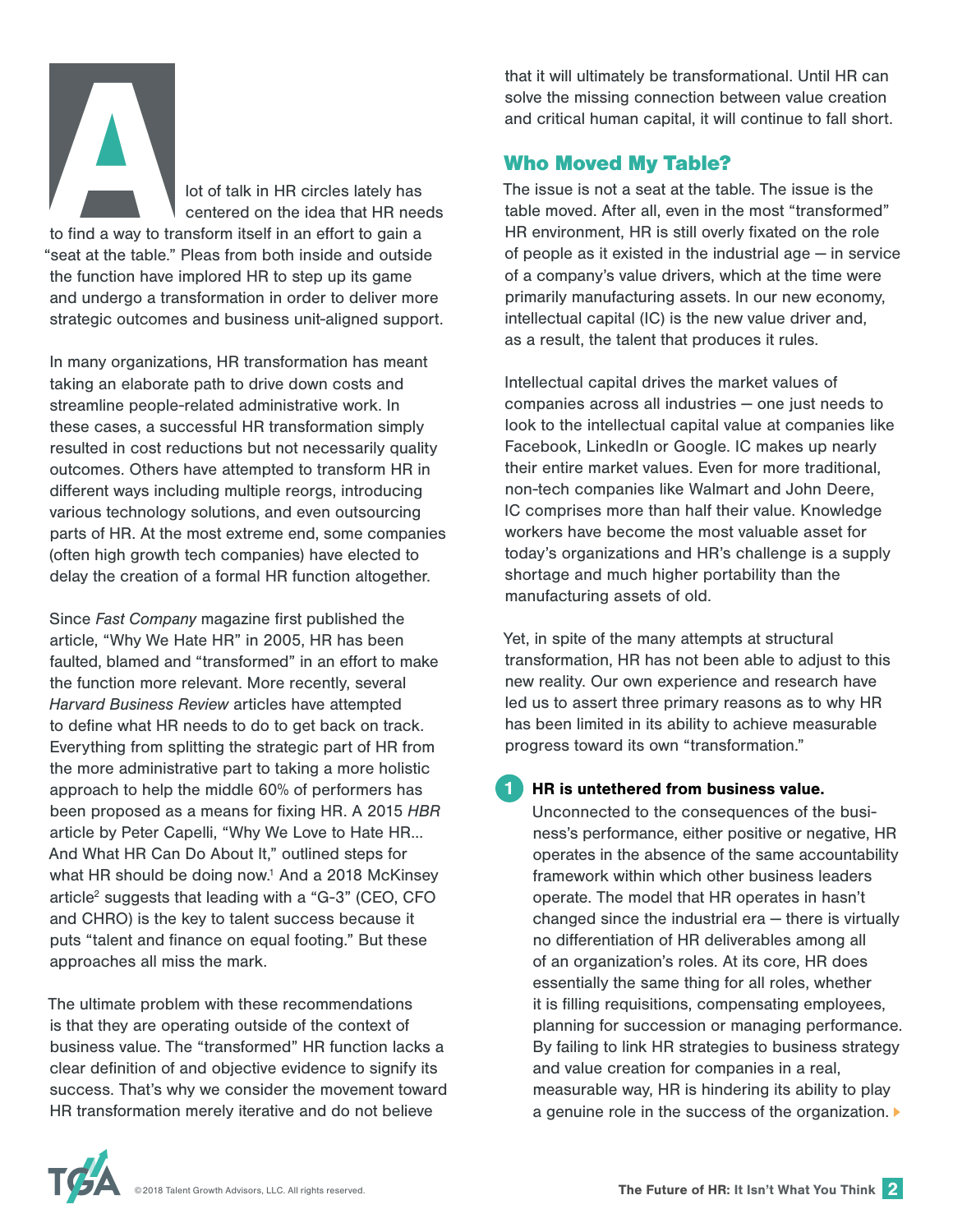# HR leaders' love for and interest in people typically outweighs their love for and interest in the business.

### HR is operating under the misguided and dated idea that parity equals fairness.

2

 While this philosophy might have worked in a manufacturing-centric era, when talent was not the most important asset, this mindset today can have devastating consequences for a company over time. For companies in high intellectual capital industries like pharmaceuticals or technology especially, when resources are limited, they simply cannot be spread as evenly and thinly as possible but rather must be invested wisely and judiciously. The fact is, some individuals are more critical to a business because of the roles they play and the value the company derives from those functions. Historically, HR has been unable or unwilling to shift its mindset to make talent decisions based on this new context.

#### **3** HR is unable to help senior leaders identify and prioritize the roles which are most critical to delivering on the company's vision for the future.

 HR lacks the leadership and analytical skills to gain a clear understanding of value creation and its consequences for the hiring, development and retention of individuals in critical roles. Without a data-based mentality for decision-making and forecasting, HR cannot facilitate the discussions that are necessary to drive significant changes or overinvestment in areas that are critical to the company's talent strategy. Part of this challenge is that HR professionals themselves tend to be more humanistic than capitalistic. According to findings from The New Talent Management Network, most HR incumbents are in the function because they want to help people.<sup>3</sup> Quite simply, their love for and interest in people typically outweighs their love for and interest in the business.

The bottom line: HR's most urgent challenge for the future is to transform itself by gaining an entirely new skillset. The administrative skills and humanistic attributes of the industrial age are now obsolete. Attention must be paid to learning how to define and lead change that is guided by a deep understanding

of the value creation for an organization. If HR is unable to accomplish this, then it is destined to become obsolete as well.

# A New HR Model

Our belief is that it's not actually a question of HR transforming itself so much as it is the emergence of a new function that will blend two critical business competencies – HR and Finance. The fact is, many business leaders, especially entrepreneurs and start-up CEOs, have an almost visceral reaction to the notion of "Human Resources." They will do almost anything to avoid hiring HR people because they equate them with bureaucratic minutiae and administrivia. Netflix, which has been credited with "reinventing" HR by doing away with many traditional HR practices like paid time-off policies and formal performance reviews, is a prime example of a company that has taken this tack.<sup>4</sup>

Yet, these same business leaders clearly recognize the importance of talent to their success. Their resistance to HR is due to the perceived administrative burden, rather than the ultimate value they place on taking care of their top talent. At some point in an organization's growth, however, it becomes necessary to assemble some type of HR team. It seems evident that a new breed of human capital professionals is required to ensure that a measurable talent strategy can be developed that truly reflects a deep understanding of the connection between talent and the company's value creation.

In a manufacturing-based economy where tangible capital was the primary means of value creation and the largest expenditure, a close connection between Operations and Finance was required in order to fund and execute economically sound business decisions. Today, Finance and HR need to build an equivalent relationship since human capital is now the primary means of value creation as well as the largest expenditure in our new economy. This relationship will enable companies to maximize people-related financial outcomes and measure the results of these efforts.

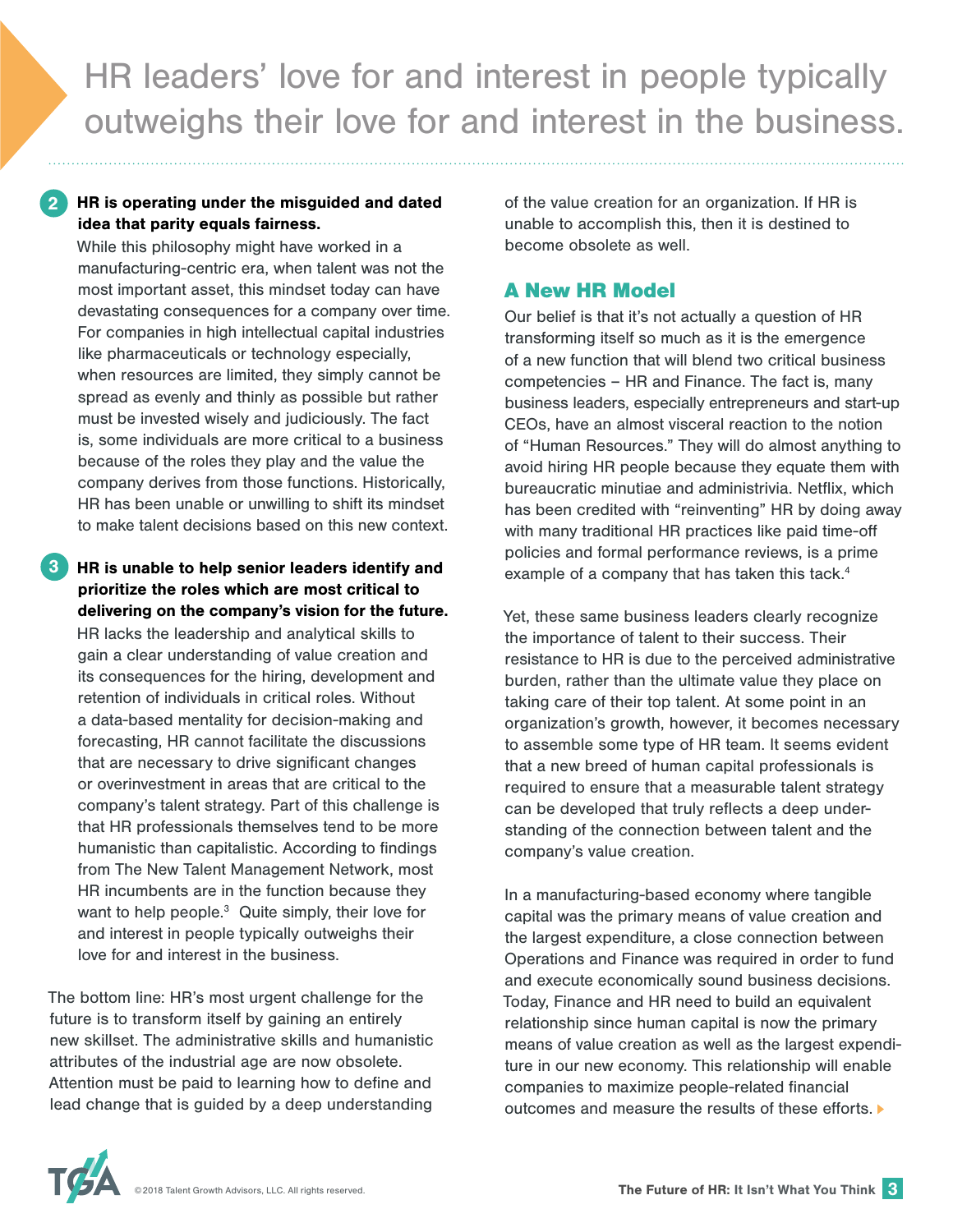In order to be successful, the role of CFO and the role of CHRO must evolve. These two roles must champion a new way forward that is rooted in an understanding of the impact of intellectual capital on market valuations. The demand for human capital as a method for increasing the value of IC, along with a scarcity of talent, all underscore the need for a new model for talent management that will maximize a company's relevant intellectual capital.

# Key Requirements: Strategy, Leadership, Process

As a first step in establishing this new model, companies should hone their focus on human capital by establishing a strategy that:

- Facilitates agreement among senior leaders about how intellectual capital (IC) is produced and then designs a strategy that will maximize its production. 1
- 2 Determines where IC exists within the organization and estimates the relative value of each IC component.
- 3 Compares where the organization currently is to where it needs to be in order to understand the talent implications of the most valuable IC components.
- 4 Agrees to overinvest in talent for critical roles in an effort to avoid gaps.
- 5 Defines organizational goals that are related to the IC needs of the future.

More than a fine-tuning of the current HR or Finance roles, this approach reflects a completely new model that can break through the outdated frameworks and perceptions of ineffective HR roles and functions. While we refer to this new model as the "IC Strategy Team" in order to illustrate our point, it is less important to focus on having a different organizational structure or a new title and more critical to ensure that this function has an understanding of value creation and an ability to master it.

The new IC Strategy Team that we recommend is truly a hybrid of traditional HR and Finance professionals and skills. In addition to focusing on analytics and measurement, this team also will have a deep understanding of the way in which assets are allocated in order to power the business, as well as expertise in

how to attract, select and retain a high-performing workforce. A melding of the capabilities of both HR and Finance is necessary to produce the appropriate business solution.

After the strategy has been developed and agreed upon by following the steps above, the process that will deliver the targeted results must be defined and clarity about activities, technology, people and measures must be achieved. As discussions around process design progress, organizations must ensure that the effort is focused on three guiding principles: increasing business value, overinvesting in critical roles, and measuring efforts and results.

# Overinvesting in Critical Talent

Talent processes that are led by an IC Strategy Team will look vastly different than the ones managed by a traditional HR team. Under the new model, there is a laser-sharp focus on differentiating between critical and non-critical roles to guide talent investments.

For instance, under the IC Strategy Team approach, talent acquisition processes would more look like this:

- For critical roles, a team of highly skilled and compensated researchers and recruiters would work closely with hiring managers to find, screen and close the most qualified candidates. This team would rival the strongest search firms in its ability to surgically find and remove talent from other occupations or companies when business needs dictate.
- For harder-to-fill, non-critical roles, a team of highly skilled recruiters would leverage tools and technology to research, target and sell passive candidates.
- $\blacksquare$  The non-critical positions that are considered easy to fill would be supported by junior recruiters who use technology and assessment tools to screen candidates before passing along the most qualified to hiring managers.

To be successful, this differentiated approach must carry over into all talent processes to continuously ensure talent is available for critical roles. Every step that HR takes must support this new philosophy. As a result, a whole host of commonplace HR processes and practices must change since they make little sense in an intellectual capital-driven world.

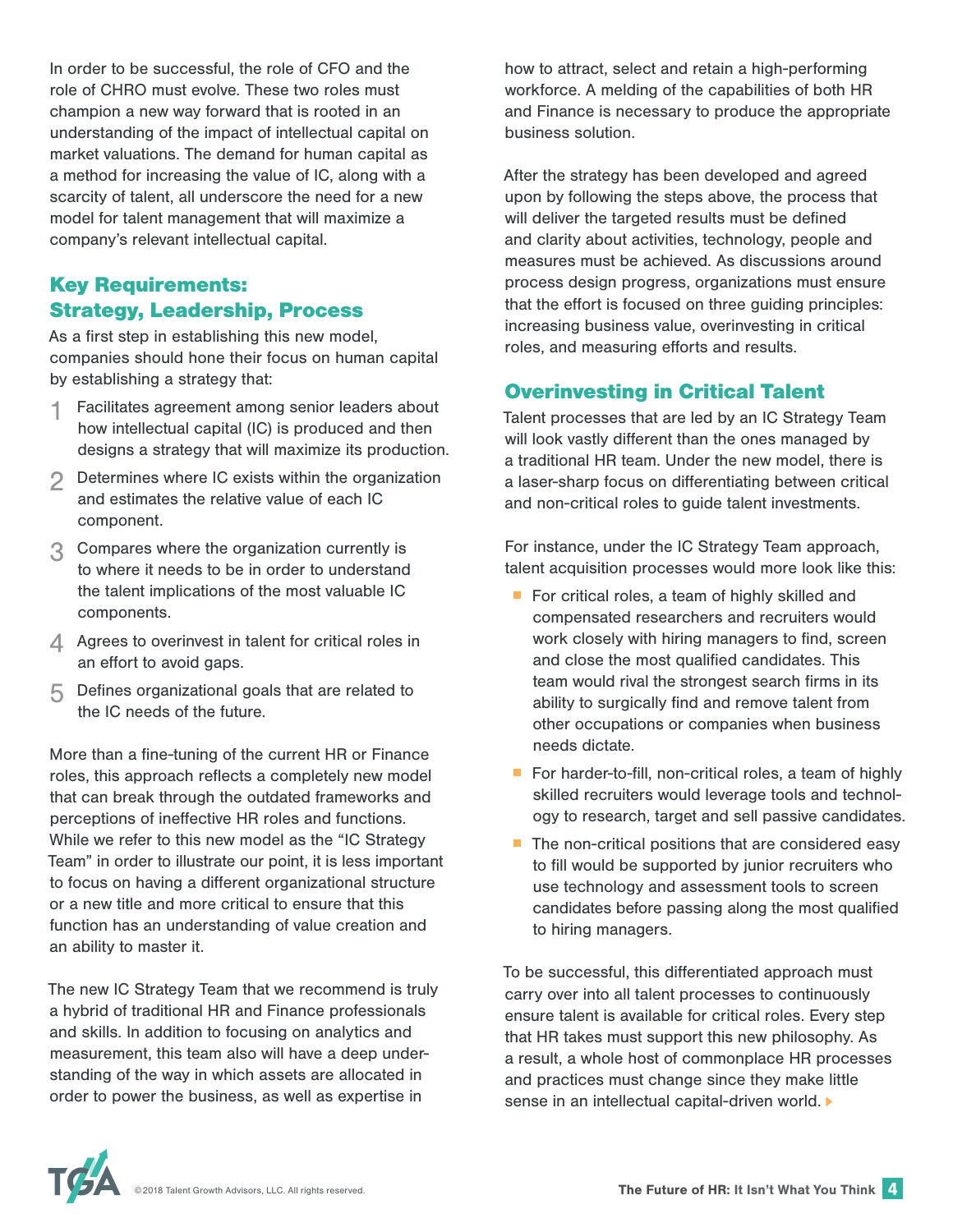$\left\{ \begin{array}{c} \mathsf{H} \\ \mathsf{H} \\ \mathsf{H} \end{array} \right.$ HR's historical attempt to make things "fair" for employees and mitigate exposure to risk often comes at the expense of successful business outcomes.

Take the typical onboarding approach at most organizations. Usually, the formal new hire orientation program is required for everyone and unvaried for anyone. Often led by junior HR or administrative team members, these programs typically focus on the completion of necessary paperwork and lectures related to complying with workplace rules. For a company that has just invested untold resources to entice a top performer to join its ranks, this can be a potentially disastrous first introduction to the organization.

From management training to succession planning and from compensation policies to standard employee engagement surveys, the typical HR approach of parity and equity is undoubtedly antiquated. Although it may be a bitter pill for HR to swallow, the overinvestment in critical talent is an essential strategy for sustaining the creation of business value. Surely the employees working in Accounts Payable or Legal at organizations like Google or Facebook recognize that the Product Designers and Software Engineers are more critical to the success of the overall business. If a rising tide lifts all boats, then in fact, the logic behind overinvesting in those key roles rather than the non-critical Accounts Payable positions becomes crystal clear.

HR's historical attempt to make things "fair" for employees and mitigate exposure to risk often comes at the expense of successful business outcomes and can have a detrimental impact on the business in the long term. By first charting a path that narrowly targets the best talent approaches for a defined group of critical employees, companies can eventually roll out those practices more broadly across the organization. But the first step must begin with overinvesting in the most critical parts of the business and then moving outward.

# Who Will Lead the New Model?

We won't pretend that this change to a differentiated, IC-focused approach will be simple. In fact, it will be a huge challenge for businesses and especially difficult for the traditional HR function. But it is absolutely necessary in order to drive sustainable growth via intellectual capital for the future.

What remains to be seen is which organizational function will take charge of this opportunity. Will HR be able to truly transform itself and gain the skills and attributes needed to add real, measurable business value? Or will Finance hijack HR's functions and continue to enjoy its comfortable seat at the executive table? If HR cannot find a way to chart its own course and deliver innovative approaches to business challenges, then it must come to terms with being overtaken by faster, better competition. So, the question is  $-$  is HR capable of leading a true "transformation"?

#### ENDNOTES

- 1 *Harvard Business Review*, "Why We Love to Hate HR… And What HR Can Do About It," July-August 2015. [https://hbr.org/2015/07/why-we-love-to-hate-hr-and-what](https://hbr.org/2015/07/why-we-love-to-hate-hr-and-what-hr-can-do-about-it)[hr-can-do-about-it](https://hbr.org/2015/07/why-we-love-to-hate-hr-and-what-hr-can-do-about-it)
- 2 McKinsey, "An agenda for the talent-first CEO," *McKinsey Quarterly,* March 2018. [https://www.mckinsey.com/](https://www.mckinsey.com/business-functions/organization/our-insights/an-agenda-for-the-talent-first-ceo) [business-functions/organization/our-insights/an-agenda](https://www.mckinsey.com/business-functions/organization/our-insights/an-agenda-for-the-talent-first-ceo)[for-the-talent-first-ceo](https://www.mckinsey.com/business-functions/organization/our-insights/an-agenda-for-the-talent-first-ceo)
- 3 New Talent Managers Network, *State of Talent Managers Report*, 2013. [http://www.newtmn.com/download/i/mark\\_](http://www.newtmn.com/download/i/mark_dl/u/4012731283/4612001128/NTMN%202013%20State%20of%20Talent%20Managers%20-%20reduced.pdf) [dl/u/4012731283/4612001128/NTMN%202013%20State%20](http://www.newtmn.com/download/i/mark_dl/u/4012731283/4612001128/NTMN%202013%20State%20of%20Talent%20Managers%20-%20reduced.pdf) [of%20Talent%20Managers%20-%20reduced.pdf](http://www.newtmn.com/download/i/mark_dl/u/4012731283/4612001128/NTMN%202013%20State%20of%20Talent%20Managers%20-%20reduced.pdf)
- 4 *Harvard Business Review*, "How Netflix Reinvented HR," January-February 2014. [https://hbr.org/2014/01/how-net](https://hbr.org/2014/01/how-netflix-reinvented-hr)[flix-reinvented-hr](https://hbr.org/2014/01/how-netflix-reinvented-hr)

An [earlier version](https://talentgrowthadvisors.com/images/uploads/The_Future_of_HR_Not_What_You_Think.pdf) of this article originally appeared in *Employment Relations Today* magazine.